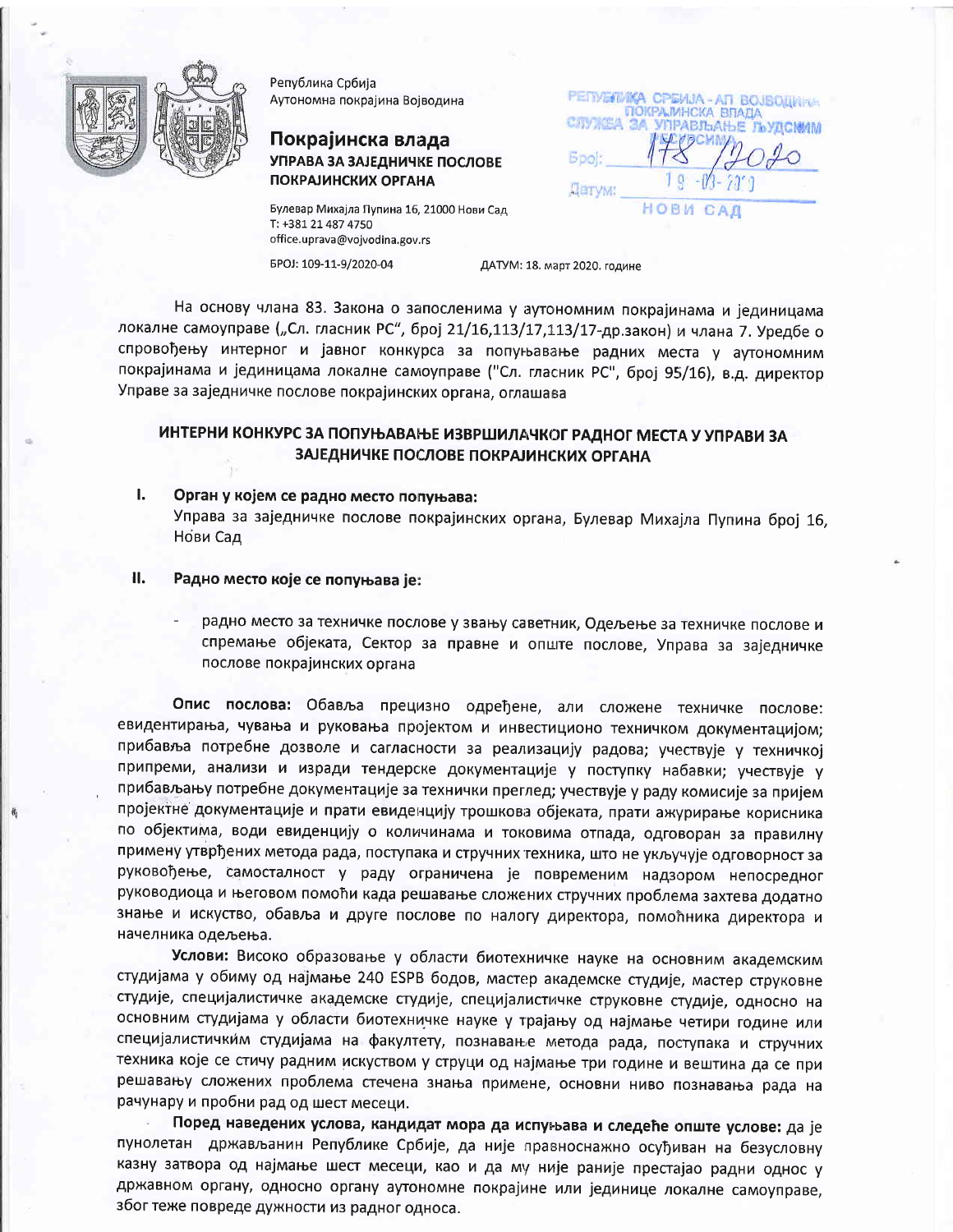## У изборном поступку проверавају се:

- познавање рада на рачунару уколико кандидат не приложи уверење о траженом нивоу оспособљености за рад на рачунару, провера ће се извршити практичним радом на рачунару;
- стручна знања из области рада на радном месту Закона о запосленима у аутономним покрајинама и јединицама локалне самоуправе ("Сл. гласник РС", број 21/16, 113/2017, 113/2017-др.закон, 95/2018, 86/2019 - др. закон), Закон о општем управном поступку ("Сл. гласник РС", бр. 18/2016 и 95/2018-аутентично тумачење) Закон о управљању отпадом ("Сл. гласник РС", бр. 36/2009, 88/2010, 14/2016 и 95/2018 - др. закон)- писмени тест;
- познавање области из делокруга рада Управе за заједничке послове покрајинских органа - Одлука о Управи за заједничке послове покрајинских органа ("Сл.ист АПВ", број: 10/2010,22/2010,19/2011 и 16/2014)-усмено кроз разговор са кандидатом;
- познавање вештина комуникације усмено, кроз разговор са кандидатом;

#### Ш. Место рада:

саветник.

Нови Сад, Булевар Михајла Пупина број 16.

- IV. Рок за подношење пријаве на интерни конкурс је 8 дана од дана када је интерни конкурс оглашен. Рок почиње да тече од 20. марта 2020. Године и истиче 27. Марта 2020. Године.
- V. Лице које је задужено за давање обавештења о интерном конкурсу: Биљана Николић, телефон: 021/487-46-50.
- VI. Адреса на коју се подноси пријава за интерни конкурс: Управа за заједничке послове покрајинских органа, Булевар Михајла Пупина број 16, Нови Сад - КОНКУРСНА КОМИСИЈА ЗА СПРОВОЂЕЊЕ ИНТЕРНОГ КОНКУРСА - са назнаком да се ради о пријави за интерни конкурс, за радно место за техничке послове у звању
- VII. Датум оглашавања: 19. март 2020. године.

#### VIII. Докази који се прилажу уз пријаву на интерни конкурс:

- $1.$ пријава која је својеручно потписана, са наведеном адресом за пријем поште, адресом електронске поште и бројем телефона;
- $2.$ биографија са наводима о досадашњем радном искуству;
- $3<sub>1</sub>$ фотокопија личне карте или испис очитане личне карте;
- 4. доказ о стручној спреми према условима (оригинал или оверена фотокопија);
- 5. оригинал или оверена фотокопија извода из матичне књиге рођених;
- 6. оригинал или оверена фотокопија уверења о држављанству Републике Србије, не старије од шест месеци
- $7.$ оригинал или оверена фотокопија уверења МУП-а да кандидат није правноснажно осуђиван на безусловну казну затвора од најмање шест месеци, не старије од шест месеци;
- 8. фотокопија доказа о најмање 3 године радног искуства у струци (потврда, решење и други акти којима се доказује на којим пословима, у ком периоду и са којом стручном спремом је стечено радно искуство);
- $9.$ оригинал или оверена фотокопија решења о распоређивању, односно решења да је службеник нераспоређен;
- $10.$ Образац I или Образац II-Изјава у којој се учесник интерног конкурса опредељује да ли ће сам прибавити доказе о чињеницама о којима се води службена евиденција или ће то орган учинити уместо њега;